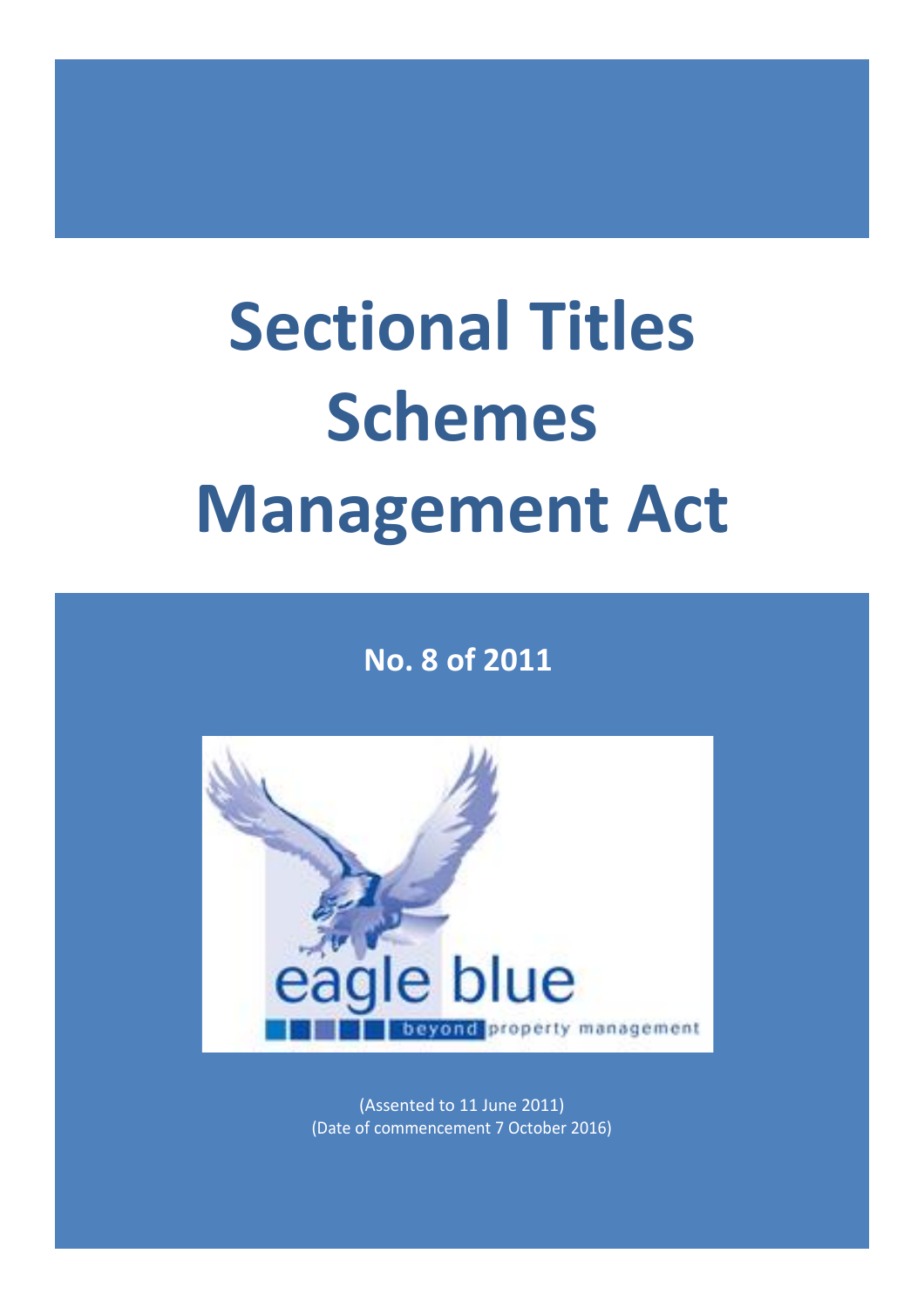#### **ACT**

To provide for the establishment of bodies corporate to manage and regulate sections and common property in sectionaltitlesschemes and for that purpose to apply rules applicable to such schemes; to establish a sectional titles schemes management advisory council; and to provideformattersconnected therewith.

BE IT ENACTED by the Parliament of the Republic of South Africa, as follows:—

#### **ARRANGEMENT OF ACT - SECTIONS**

- 1. Definitions
- 2. Bodies corporate
- 3. Functionsofbodiescorporate
- 4. Powersofbodies corporate
- 5. Additional powers of bodies corporate
- 6. Meetings of bodiescorporate
- 7. Trusteesof bodies corporate
- 8. Fiduciary position of trustees
- 9. Proceedings on behalf of bodies corporate
- 10. Rules
- 11. Effectofquotasandvariationthereof
- 12. Expropriation of common property
- 13. Duties of owners
- 14. Insurance by owners
- 15. Recoveryfromownersofunsatisfiedjudgmentsagainstbodies corporateandnon-liabilityofbodies corporate for debts and obligations of developers
- 16. Appointment of administrators
- 17. Destruction of or damage to buildings
- 18. Sectional Titles Schemes Management Advisory Council
- 19. Regulations
- 20. Amendment of Act 95 of 1986
- 21. Transitionalarrangements
- 22. Short title and commencement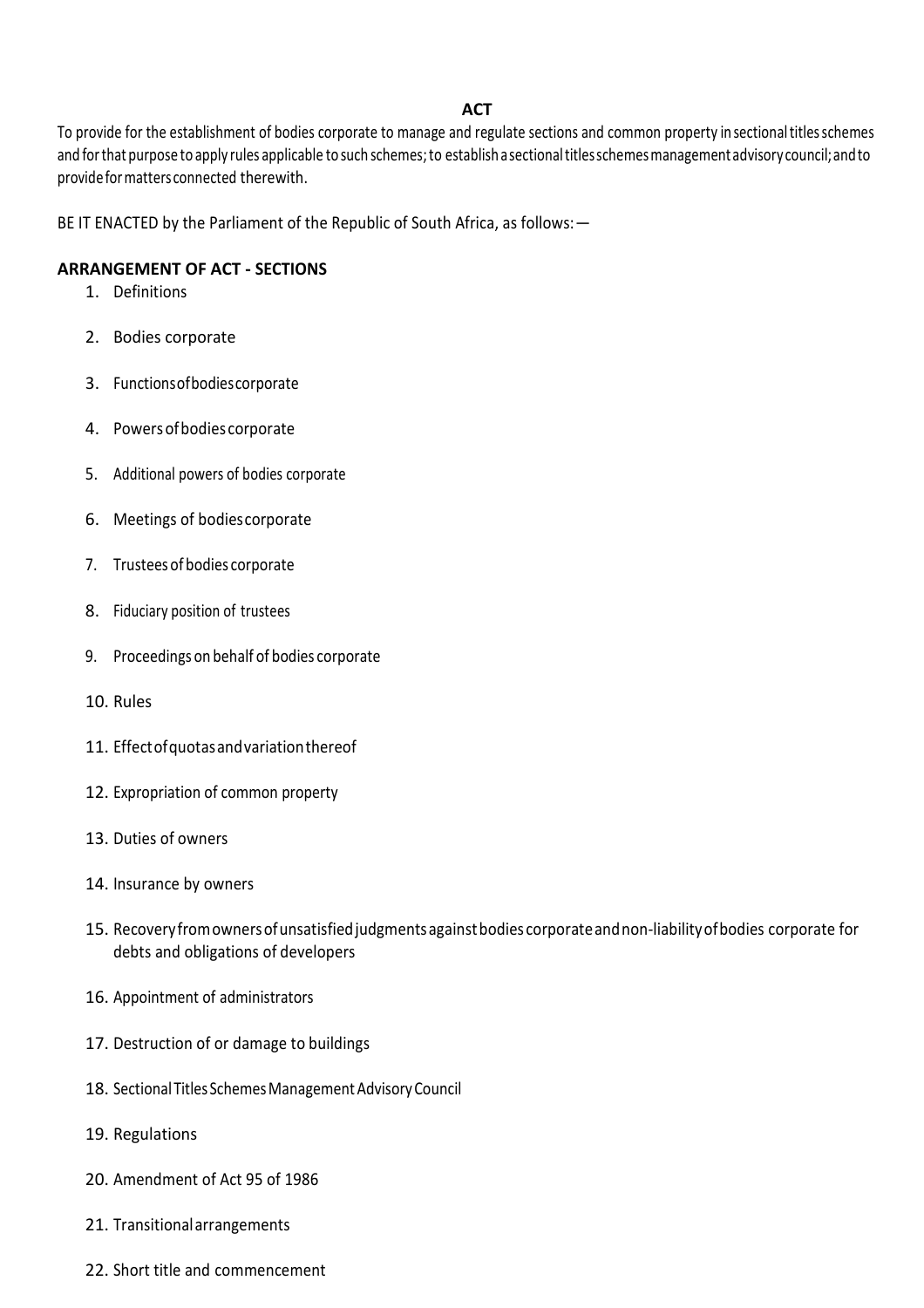# **1. DEFINITIONS**

(1) In this Act and the rules, unless the context otherwise indicates—

**"AdvisoryCouncil"**meanstheSectionalTitlesSchemesManagementAdvisoryCouncilestablishedbysection18;

**"bodycorporate"**,inrelationto a buildingandthelandina sectionaltitlescheme,meansthe body corporate ofthat building referred to in section 2(1);

**"building"** means a structure of a permanent nature erected or to be erected and which is shown on a sectional plan as part of a scheme;

**"chiefombud"**means chiefombud asdefinedinsection1oftheCommunitySchemesOmbud ServiceAct,2011;

**"common property"**, in relation to a scheme, means—

- (a) the land included in the scheme;
- (b) such parts of the building or buildings as are not included in a section; and
- (c) land referred to in section 5(1)*(d)*;

**"competent authority"**means a person or organisation thathasthe legallydelegated authority orpowerto perform a designated function;

**"Court"** means the High Court having jurisdiction;

**"deedsregistry"**meansadeedsregistryasdefinedintheDeedsRegistriesAct,1937(ActNo.47of1937);

**"Department"** means the Department of Human Settlements;

**"developer"** means a person who is the registered owner of land, situated within the area of jurisdiction of a local municipality, on which issituated orto be erected a building or buildings which he orshe has divided or proposesto divide into two or more sections in terms of a scheme, or his or her successor in title and includes, for the purposes of rebuilding any building that is deemed to have been destroyed as contemplated in section 17, the body corporate concerned;

**"developmentscheme"**meansaschemeintermsofwhichabuildingorbuildingssituatedortobe erected onland within the area of jurisdiction of a local municipality is or are,forthe purposes ofselling, letting or otherwise dealing therewith, to be divided into two or more sections;

**"Director-General"** means the Director-General of Human Settlements;

**"exclusiveusearea"**meansapartorpartsofthecommonpropertyfortheexclusiveusebytheownerorowners of one or more sections;

**"land"** means the land comprised in a scheme as shown on a sectional plan;

**"lease"**, for the purposes of section 5(1)*(a)*, means a lease which—

- (a) was entered into for a period of not less than 10 years;
- (b) was entered into forthe natural life of the lessee or of any other person mentioned in the lease; or
- (c) isrenewableatthewillofthelesseeindefinitelyorforperiodswhich,togetherwith the first period, amountin allto not less than 10 years;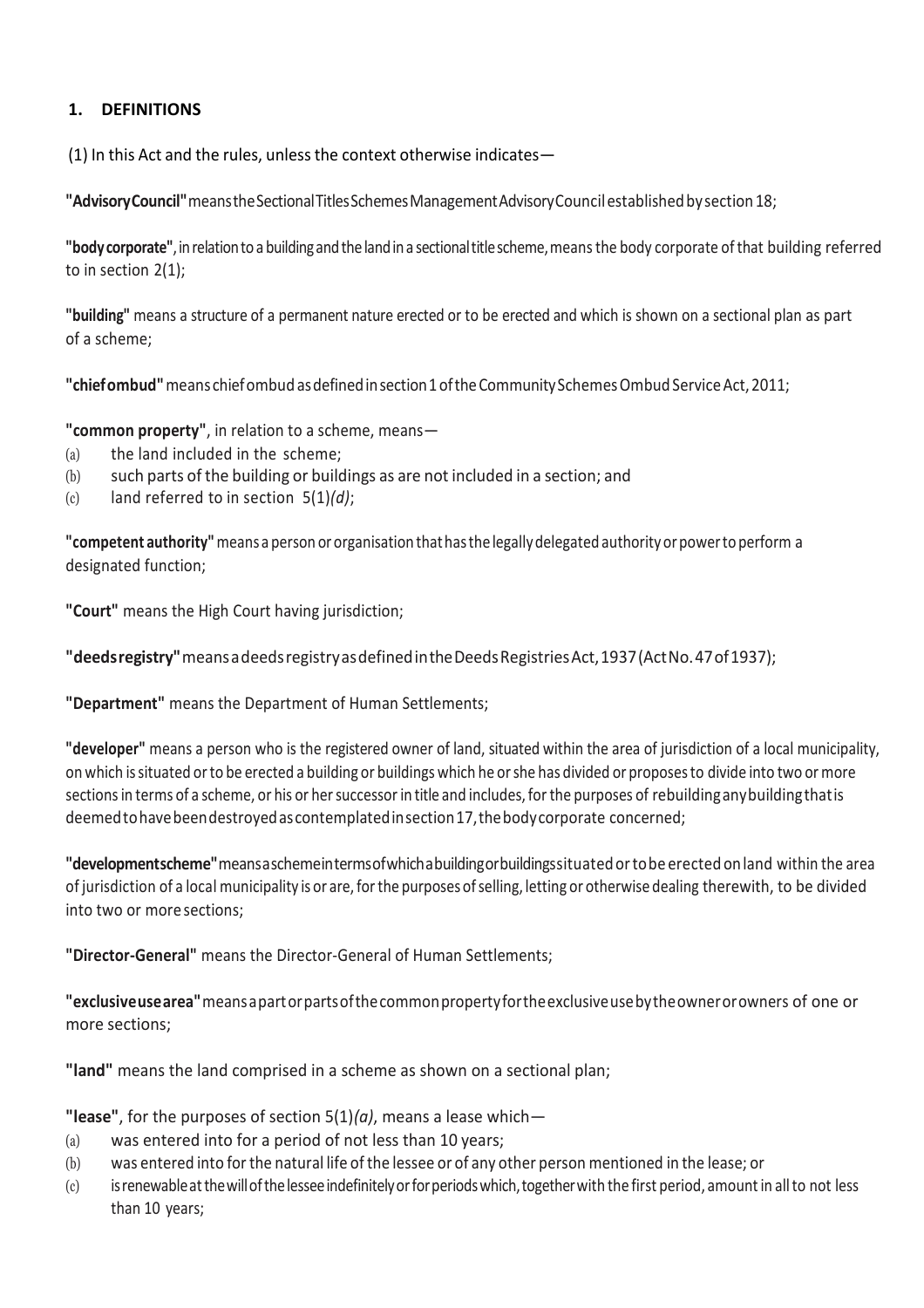**"localmunicipality"**meanslocalmunicipalityasdefinedinsection1oftheLocalGovernment: Municipal Systems Act, 2000 (Act No. 32 of 2000);

**Minister"** means the Minister of Human Settlements;

**"ombud"** means ombud as defined in section 1 of the Community Schemes Ombud Service Act, 2011;

**"owner"**,inrelationtoaunitorasectionoranundividedshareinthecommonpropertyformingpartofsuchunit, means, subject to subsection (5), the person in whose name the unit is registered at a deeds registry in terms of the Sectional Titles Act orin whomownershipis vestedby statute,including the trustee in an insolventestate, the liquidator of acompanyor close corporationwhich is anowner,the executorofanownerwhohasdied,ortherepresentativeof an owner who is a minor or of unsound mind, recognised by law, and **"owned"** and **"ownership"** have a corresponding meaning;

**"participation quota"**, in relation to a section or the owner of a section, means the percentage determined in accordance with the provisions of section 32(1) or (2) of the Sectional Titles Act in respect of that section for the purposes referred to insection32(3)ofthatAct,andshownonasectionalplaninaccordancewiththeprovisionsof section 5(3)*(g)* of that Act;

**"prescribed"** means prescribed by regulation;

**"quota"**, in relation to a section or the owner of a section, means the participation quota of that section;

**"registrar"** means a registrar of deeds as defined in the Deeds Registries Act, 1937 (Act No. 47 of 1937);

**"regulation"** means a regulation made under thisAct;

**"rules"**, in relation to a building which is divided into sections and common property, means the management rules and conduct rules referred to in section 10(2)*(a)* and *(b)*, respectively;

**"scheme"** means a development scheme;

**"section"** means a section shown as such on a sectional plan;

**"sectional mortgage bond"** means a mortgage bond hypothecating—

- (a) aunitoranexclusiveusearea,landoranundividedshareinsuchunit,areaorlandheldunderaseparate sectional title deed; or
- (b) a registered lease orsub-lease of any such unit, exclusive use area orland or an undivided share in such unit, area or land which when it was entered into, was for a period of not less than 10 years or for the natural life of the lessee or any other person mentioned in the lease, or which is renewable from time to time at the will of the lessee indefinitely or for periods which together with the first period amount in all to not less than 10 years; or
- (c) any other registered real right in or over any such unit or undivided share in a unit or common property or the rights referred to in sections 25 and 27 of the Sectional TitlesAct;

**"sectional plan"**, in relation to a scheme, means a plan approved by the Surveyor-General which—

- (a) is described as a sectional plan;
- (b) showsthe building or buildings and the land comprised in the scheme, as divided into two or more sections and common property; and
- (c) complies with the requirements of section 5 of the Sectional Titles Act, and includes a sectional plan of subdivision, consolidation or extension as provided for in the Sectional Titles Act;

**"Sectional Titles Act"** means the Sectional Titles Act, 1986 (Act No. 95 of 1986), as amended;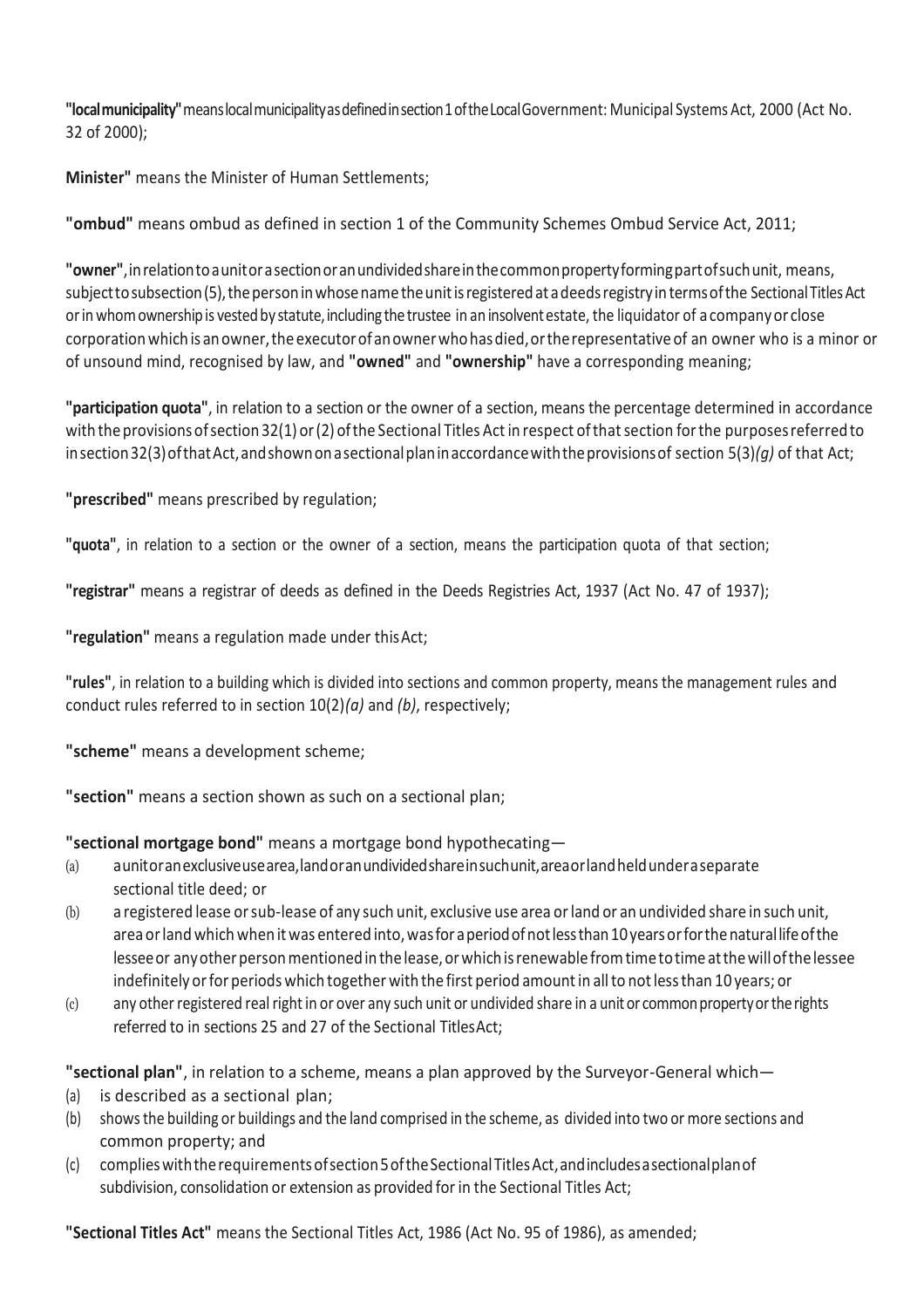## **"specialresolution"**means a resolution—

- (a) passedbyatleast75%calculatedbothinvalueandinnumber,ofthevotesofthemembersofabodycorporate who are represented at a general meeting; or
- (b) agreedtoinwritingbymembersofabodycorporateholdingatleast75% calculatedbothinvalueandinnumber,of all the votes;

**"this Act"** includes regulations;

**"unanimous resolution"** means a resolution—

- (a) passed unanimously by all the members of the body corporate at a meeting at which—
- (i) at least 80% calculated both in value and in number of the votes of all the members of a body corporate are present or represented; and
- $(ii)$  all the members who cast their votes do so in favour of the resolution; or
- (b) agreed to in writing by all the members of the body corporate.
- (2) For the purposes of the definition of owner—
- (a) ifaunitissubjecttoaleaseforaperiodof99yearsorlongerorforthelifeofthebuilding orbuildings concernedandregisteredinadeedsregistry,theholderofsuchleaseis consideredtobetheownerforthe duration of that lease; and
- (b) if a unit is registered in a deeds registry-
- $(i)$  in the names of both spouses in a marriage in community of property; or
- (ii) in the name of only one spouse and forms part of the joint estate of both spouses in a marriage in community of property, either one or both of the spouses are considered to be the owner.

# **2. BODIES CORPORATE**

- (1) Witheffectfromthedateonwhichanypersonotherthanthedeveloperbecomesanownerofaunitina scheme, there shall bedeemed to be established forthatscheme abody corporate ofwhich thedeveloper andsuch person are members, and any person who thereafter becomes an owner of a unit in that scheme is a member of that body corporate.
- (2) Thedeveloper ceasestobe amemberofthebody corporatewhen heorshe ceasestohavea shareinthe common property as contemplated in section 34(2) of the Sectional Titles Act.
- (3) Anyothermemberofthebodycorporateceasestobeamemberthereofwhensuchmemberceasestobethe owner of a unit in the scheme inquestion.
- (4) The body corporate must be designated as the "Body Corporate" and must have the name and number contemplated in sections 5(3)*(b)*and 12(1)*(a)*ofthe Sectional TitlesAct,respectively.
- (5) The body corporate is, subject to the provisions of this Act, responsible for the enforcement of the rules and for the control, administration, and management of the common property forthe benefit of all owners.
- (6) TheprovisionsoftheCompaniesAct,2008(ActNo.71of2008),donotapplyinrelationtothebody corporate.
- (7) Thebodycorporatehasperpetualsuccessionandis capableofsuingandofbeingsuedinitscorporatenamein respect of—
- (a) any contract entered into by the body corporate;
- (b) any damage to the common property;
- (c) anymatterin connection with the land or building for which the body corporate isliable orfor which the owners are jointly liable;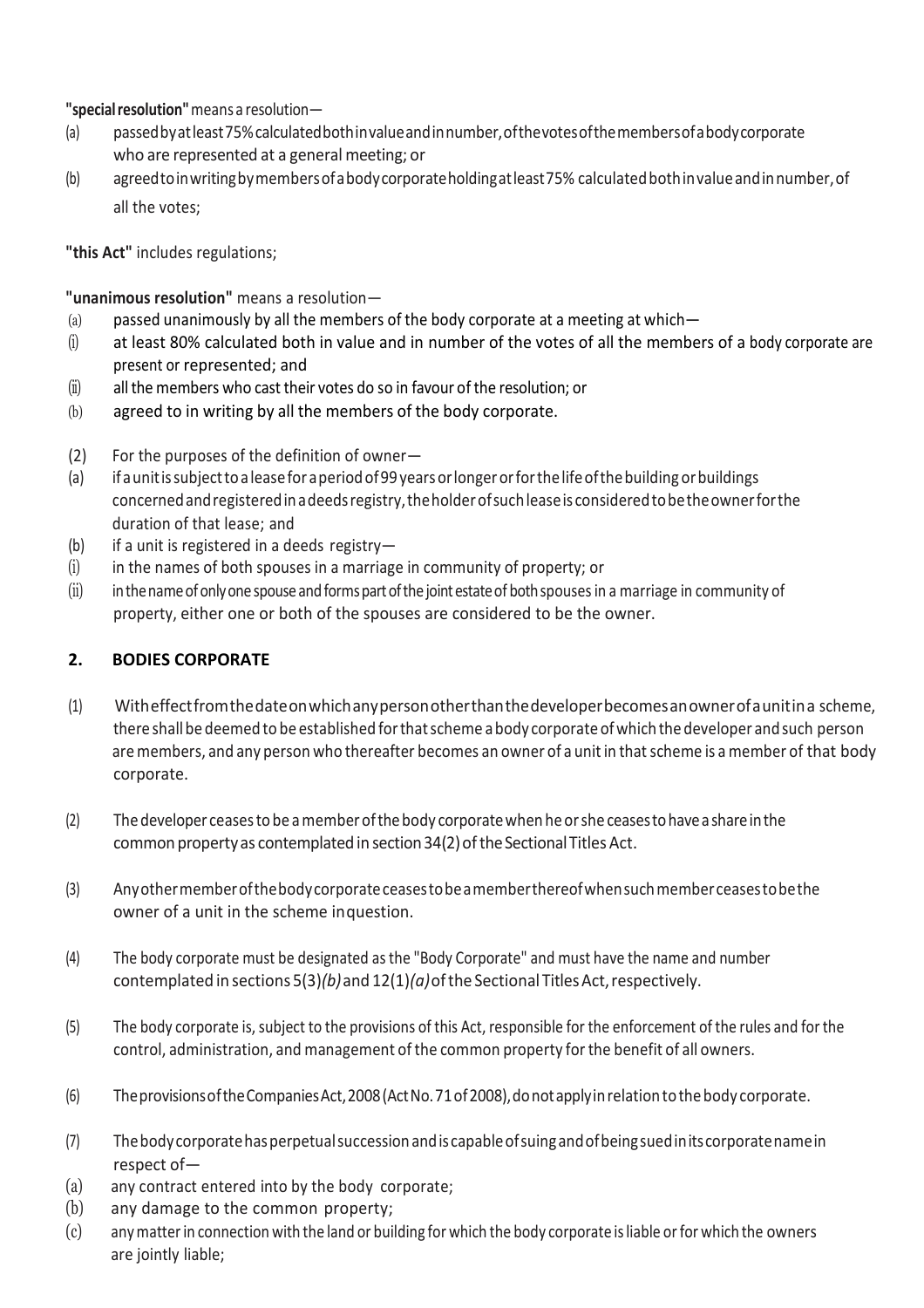- (d) any matter arising out ofthe exercise of any of its powers orthe performance or non-performance of any of its duties under this Act or any rule; and
- (e) any claimagainstthe developerin respectofthe scheme ifso determinedby special resolution.
- (8) *(a)* Adevelopermust conveneameetingofthemembersofthebodycorporatenotmorethan60daysafterthe establishment of the body corporate.
- *(b)* The agenda for the meeting is as prescribed in the management rules for the meeting.
- *(c)* Atsuch meeting the developer must furnish the members with—
- (i) a copy of the sectional plan;
- (ii) acertificatefromthelocalauthoritytotheeffectthatallratesduebythe developeruptothedateofthe establishment of the body corporate have been paid; and
- (iii) proof of revenue and expenditure concerning the management of the scheme from the date of the first occupation of any unit until the date of the establishment of the body corporate.
- (9) Thedevelopermust payovertothe body corporate any residue referred toin subsection(8)*(c)*(iii).
- (10) A developer who fails to comply with subsections (8) and (9) is guilty of an offence and liable on conviction to a fine ortoimprisonmentfor aperiodnot exceedingtwo years orto both such fine and imprisonment.
- (11) Thedevelopermustpromptlyondemandpayanymoneysdueintermsofsection3(1)*(c)*tothebodycorporate.
- (12) Any reference in any law or document to a body corporate established in terms of the Sectional Titles Act must, after the commencement of this Act, be constructed as a reference to a "body corporate" referred to in section 2 of this Act.

#### **3. FUNCTIONS OF BODIES CORPORATE**

- (1) Abody corporatemust performthe functions entrusted to it by or underthisAct orthe rules, and such functions include—
- *(a)* toestablish andmaintain anadministrativefundwhich isreasonably sufficientto coverthe estimated annual operating costs—

forthe repair, maintenance, management and administration ofthe common property (including reasonable provision for future maintenance and repairs);

- (i) for the payment of rates and taxes and other local municipality charges for the supply of electricity, gas, water, fuel and sanitary or other services to the building or land;
- (ii) for the payment of any insurance premiums relating to the building or land; and
- (iii) for the discharge of any duty or fulfilment of any other obligation of the body corporate;
- *(b)* to establish and maintain a reserve fund in such amounts as are reasonably sufficient to cover the cost of future maintenanceandrepairofcommonpropertybutnotlessthansuchamountsasmaybeprescribedbytheMinister;
- *(c)* to require the owners, whenever necessary, to make contributions to such funds: Provided that the body corporate mustrequire the owners ofsections entitled to the right to the exclusive use of a part or parts of the common property, whether or not such right is registered or conferred by rules, to make such additional contribution to the funds as is estimated necessary to defray the costs of rates and taxes, insurance and maintenance in respect of any such part or parts, including the provision of electricity and water, unless in terms of the rules the owners concerned are responsible for such costs;
- *(d)* torequirefromadeveloperwhoisentitledtoextendthe schemeintermsofa rightreserved in section 25(1) of the Sectional Titles Act, to make such reasonable additional contribution to the funds as may be necessary to defray the cost of rates and taxes, insurance and maintenance of the part or parts of the common property affected by the reservation, including a contribution for the provision of electricity and water and other expenses and costs in respect of and attributable to the relevant part or part;
- *(e)* to determine the amounts to be raised for the purposes of paragraphs *(a)*, *(b)* and *(c)*;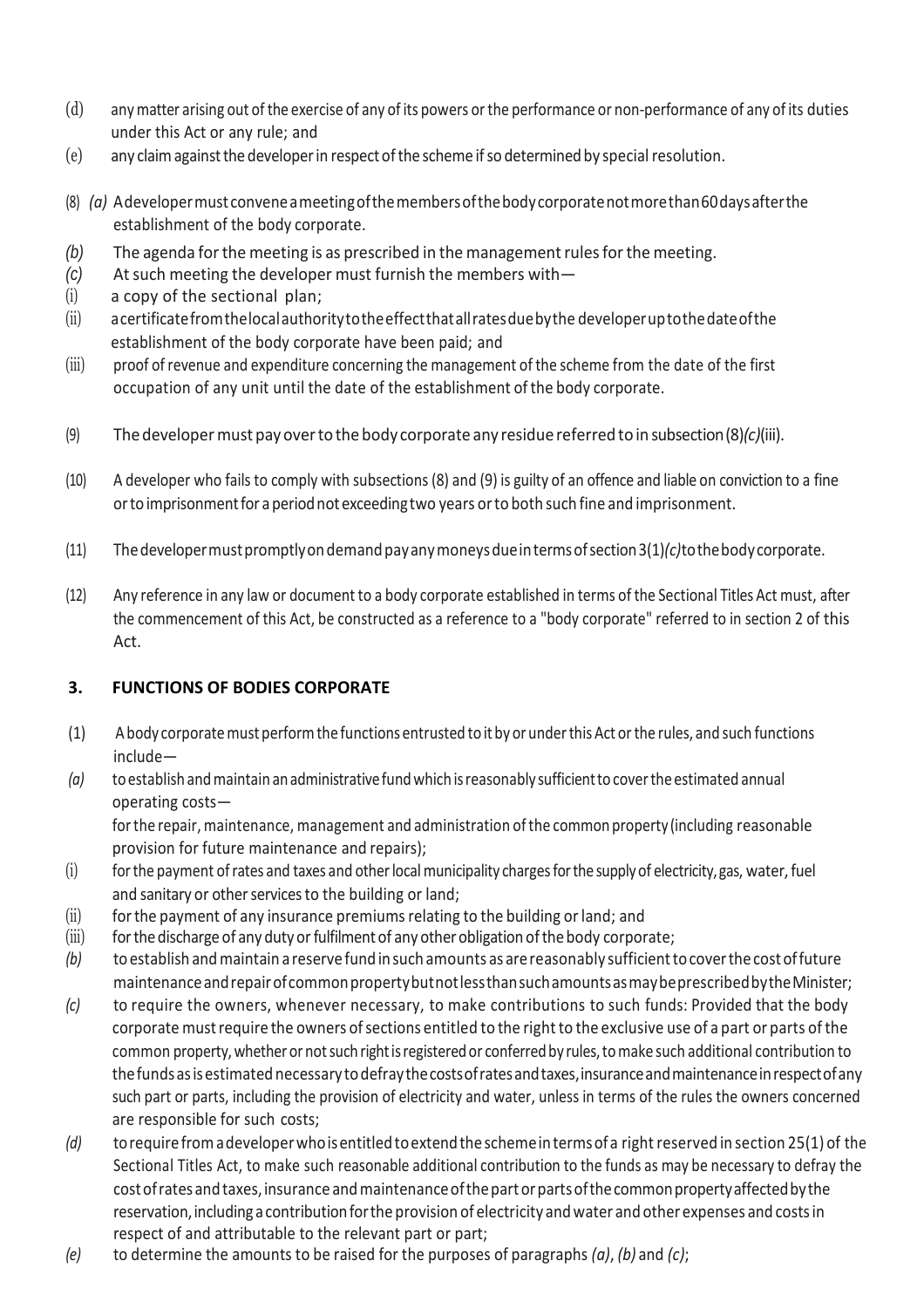- *(f)* to raise the amounts so determined by levying contributions on the owners in proportion to the quotas of their respective sections;
- *(g)* to open and operate an account with any registered bank or any other financial institution;
- *(h)* toinsurethebuildingorbuildingsandkeepitortheminsuredtothereplacement valuethereofagainstfireand such other risks as may be prescribed;
- *(i)* to insure against such other risks as the owners may by special resolution determine;
- *(j)* subject to section 17 and to the rights of the holder of any sectional mortgage bond, forthwith to apply any insurance money received by it in respect of damage to the building, in rebuilding and reinstating the building or buildingsin so far as this may be effected;
- *(k)* to pay the premiums on any insurance policy effected by it;
- *(l)* tomaintain allthe common property and to keep itin a state of good and serviceablerepair;
- *(m)* tocomplywithanynoticeororderbyanycompetentauthorityrequiringanyrepairsto orwork in respect ofthe relevant land or building;
- *(n)* to comply with any reasonable request for the names and addresses of the persons who are the trustees ofthe body corporate in terms of the rules or who are members of the body corporate;
- *(o)* tonotifythechiefombud,thelocalmunicipalityconcernedandtheregistrarofitsdomiciliumcitandiet executandi, which is its address for service of any process;
- *(p)* toensurecompliancewithanylawrelatingtothecommonpropertyortoanyimprovementofland comprisedin the common property;
- *(q)* to maintain any plant, machinery, fixtures and fittings used in connection with the common property and sections and to keep them in a state of good and serviceable repair;
- *(r)* subjecttotherightsofthelocalmunicipality concerned,tomaintainandrepairincludingrenewalwhere reasonably necessary, pipes, wires, cables and ducts existing on the land and capable of being used in connection with the enjoyment ofmorethanonesectionorofthecommonpropertyorinfavourofonesectionoverthecommonproperty;
- *(s)* on the written request of any owner or registered mortgagee of a section,to produce to such owner or mortgagee, or any person authorised in writing by such owner or mortgagee, the insurance policy effected by the body corporate and the receipt for the last premium in respect thereof; and
- *(t)* in general,to control,manage and administerthe common property forthebenefitofallowners.
- (2) Liabilityforcontributionsleviedunderanyprovisionofsubsection(1),saveforspecial contributions contemplatedby subsection (4), accrues from the passing of a resolution to that effect by the trustees of the body corporate, and may be recoveredbythebodycorporatebyanapplicationtoanombudfromthepersonswhowereownersofunitsatthetime whensuchresolutionwaspassed:Providedthatuponthechangeofownershipofaunit,thesuccessorintitlebecomes liable for the pro rata payment of such contributions from the date of change of such ownership.
- (3) Anyspecial contributionbecomesdueonthepassingof a resolutioninthisregardby thetrusteesofthebody corporate levying such contribution and may be recovered by the body corporate by an application to an ombud, from the persons who were owners of units at the time when such resolution was passed: Provided that upon the change of ownership ofa unit,thesuccessorintitlebecomesliablefortheproratapaymentofsuchcontributionsfromthedateof change of such ownership.
- (4) "Special contribution",forthepurposesofthissection,means any contributionleviedundersubsection(1)otherthan contributions which arise from the approval of the estimate of income and expenditure at an annual general meeting of a body corporate, determined to be a contribution to be levied upon the owners during the current financial year.
- $(5)$  The body corporate must, annually or whenever there is a change in levy, certify in writing—
- (a) the amount determined as the contribution of each owner;
- (b) the manner in which such contribution is payable;and
- (c) the extent to which such contribution has been paid by each owner.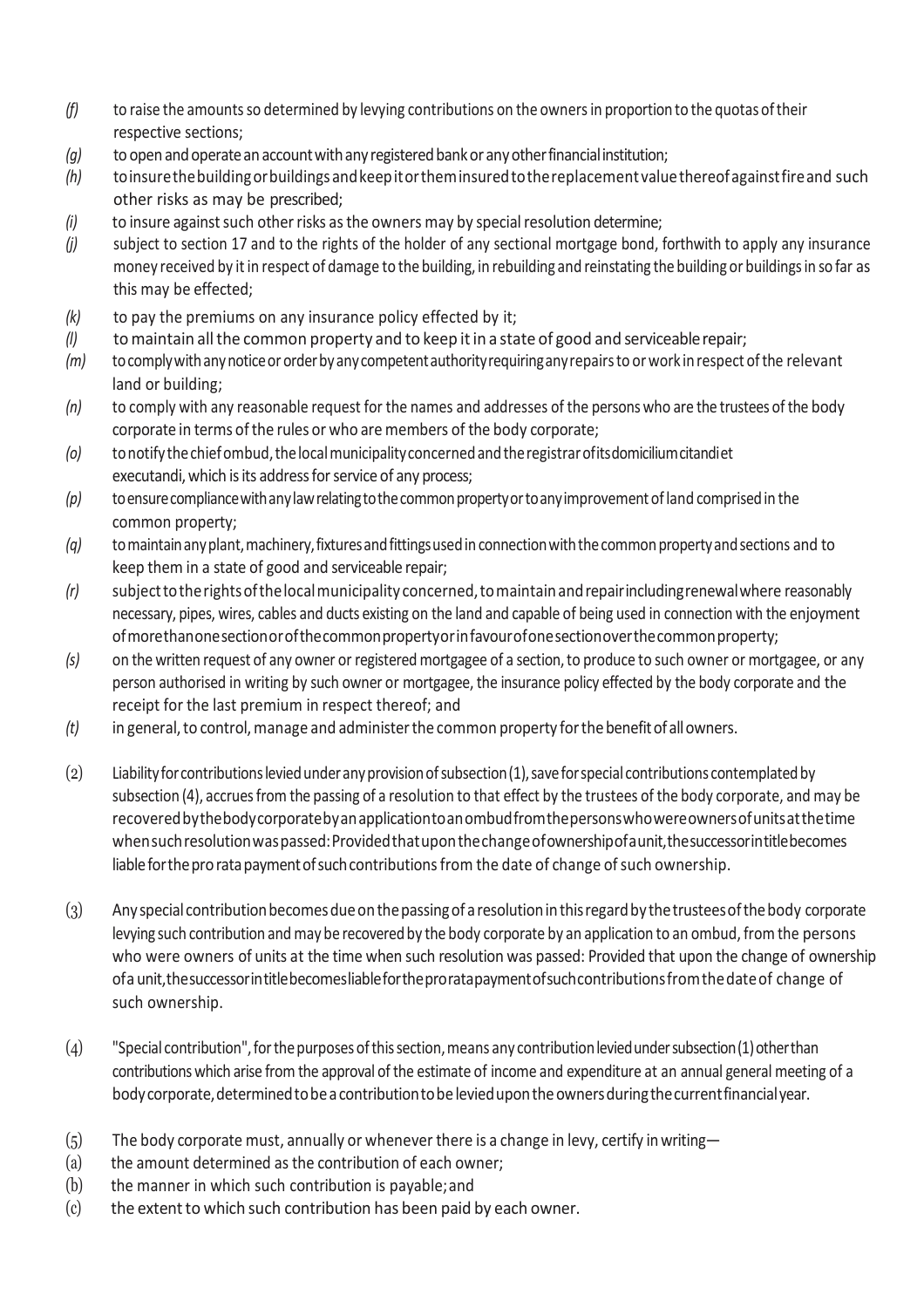(6) The body corporate is,forthe purposes of effecting any insurance undersubsection(1)*(h)*, consideredtohave an insurable interest for the replacement value of the building and must, for the purposes of effecting any other insurance underthatsubsection,beconsideredtohaveaninsurableinterestinthesubjectmatterofsuchinsurance.

## **4. POWERS OF BODIES CORPORATE**

The body corporate may exercise the powers conferred upon it by or under this Act or the rules, and such powers include the power—

- (a) to appoint such agents and employees as the body corporate may consider fit;
- (b) when essential for the proper fulfilment of its duties and upon special resolution, to purchase or otherwise acquire, take transfer of, mortgage, sell, give transfer of or hire or let units;
- (c) to purchase, hire or otherwise acquire movable property for the use of owners for their enjoyment or protection or in connection with the enjoyment or protection of the common property;
- (d) where practicable, to establish and maintain on the common property suitable lawns, gardens and recreation facilities;
- (e) upon special resolution, to borrow moneys required by it in the performance of its functions or the exercise of its powers;
- (f) to secure the repayment of moneys borrowed by it and the payment of interestthereon, by notarial bond over unpaid contributions whether levied or not, or by mortgaging any property vested in it;
- (g) to invest any moneys of the fund referred to in section 3(1)*(a)*;
- (h) to enter into an agreement with any owner or occupier of a section for the provision of amenities or services by the body corporate to such section or to the owner or occupier thereof, including, upon special resolution, the right to let a portion ofthecommonpropertytoanysuchowneroroccupierbymeansofaleaseotherthanaleasecontemplatedin section 5(1)*(a)*;
- (i) to do all things reasonably necessary for the enforcement of the rules and for the management and administration of the common property.

# **5. ADDITIONAL POWERS OF BODIES CORPORATE**

- (1) In addition to the body corporate's main functions and powers under sections 3 and 4, the body corporate—
- (a) may, upon unanimous resolution, on direction by the owners and with the written consent of any holder of a right of extension contemplated in section 25 of the Sectional Titles Act, alienate common property or any part thereof, or let the common property or any part thereof under a lease, and thereupon the body corporate may, subject to section 17(1) of the Sectional Titles Act, deal with such common property or such part thereof in accordance with the direction and may execute any deed required for this purpose, including any deed required under the Sectional Titles Act;
- (b) may, with the written consent of all the owners as well as the written consent of the mortgagee of each unit in the scheme, alienate,orinterms oftheSectionalTitlesActexerciseorcede,arightofextensionoftheschemeby the addition of sections: Provided that an owner or mortgagee may not withhold such approval without good cause in law;
- (c) may, upon unanimousresolution by the owners, enterinto anotarial agreementtoextendtheperiod stipulated in the condition referred to in section 25(1) of the Sectional Titles Act.
- (d) may, subject to subsection (2), purchase land to extend the common property, if duly authorised thereto in writing by all the owners;
- (e) may, upon unanimous resolution by the owners, request the delineation and cession of exclusive use rights to particular owners in terms of section 27(2) of theSectional Titles Act;
- (f) may, upon special resolution by owners, enter into a notarial deed of cancellation of an exclusiveuse right in terms of section 27(5) of the Sectional Titles Act;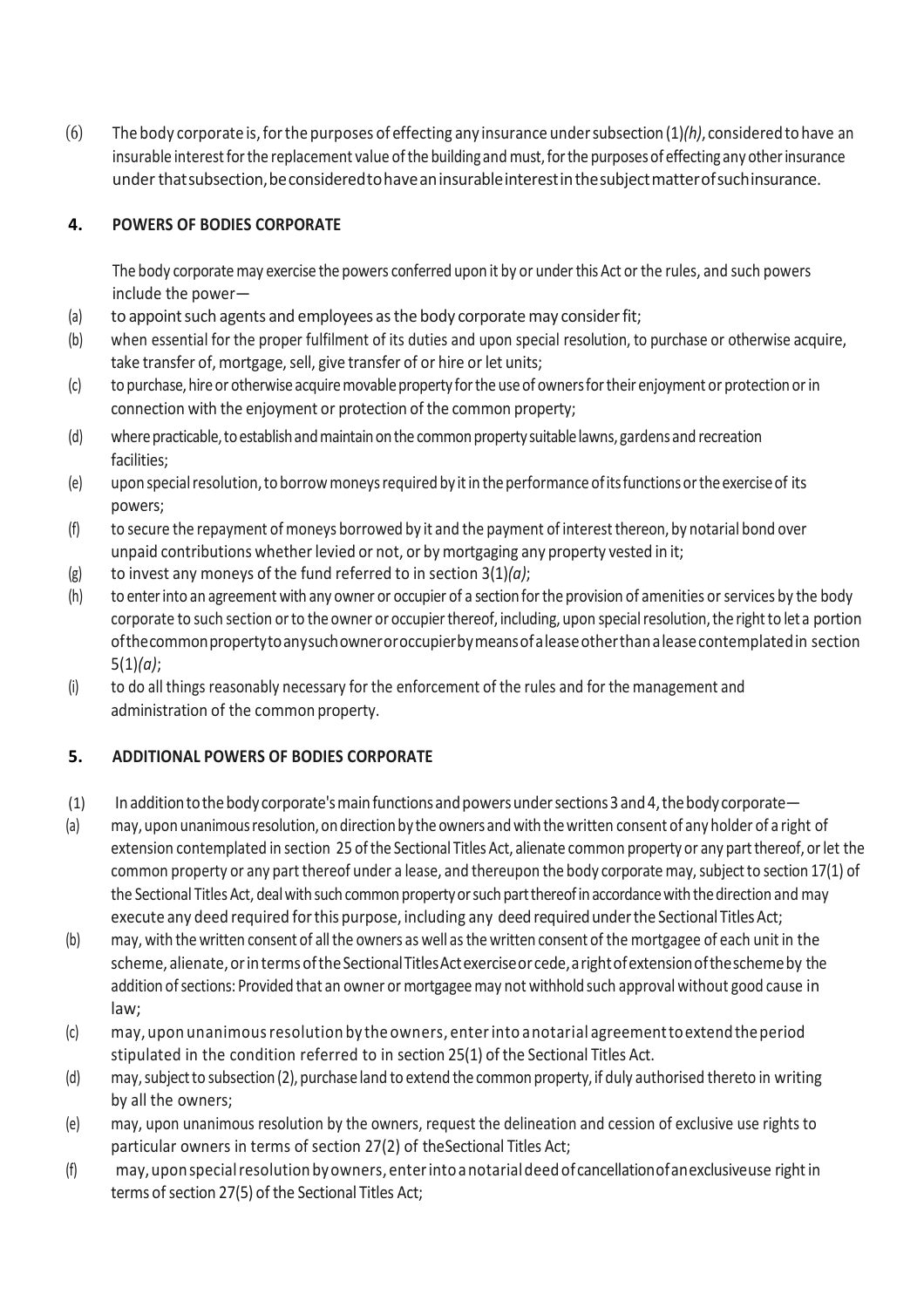- (g) may, upon special resolution by the owners, execute on behalf of the owners a servitude or a restrictive agreement burdening the land shown on the relevant sectional plan and may accept on their behalf a servitude or restrictive agreement benefiting such land, as contemplated in section 29 of the Sectional Titles Act;
- $(h)$  must, on application by an owner and upon special resolution by the owners, approve the extension of boundaries or floor area of a section in terms of the Sectional Titles Act; and
- (i) may generally exercise any power and perform any function conferred or imposed on the body corporate in terms of this Act or the Sectional Titles Act.
- (2) Land purchased by a body corporate in terms of subsection (1)*(d)*—
- (a) mustberegisteredinthenameofthebodycorporateintermsoftheSectional TitlesActandtheDeeds Registries Act, 1937 (Act No. 47 of 1937);and
- (b) is considered to be owned by the owners of sections in the building concerned in the same proportion as their participation quota as contemplated in section 26(2) of the Sectional Titles Act.

## **6. MEETINGS OF BODIES CORPORATE**

- (1) Themeetingsofthebodycorporatemusttakeplaceatsuchtimeandinsuchformasmaybedeterminedby the body corporate.
- (2) Thebodycorporatemust,atleast30dayspriortoameetingofthebodycorporatewhere a specialresolutionor unanimousresolutionwill be taken, give allthemembers ofthe body corporate written notice specifying the proposed resolution, except where the rules provide for shorter notice.
- (3) The notice contemplated in subsection (2) must be—
- (a) delivered by hand to a member;
- (b) sent bypre-paid registered postto the address of amember'ssection in the relevantscheme;or
- (c) sent by pre-paid registered postto a physical or postal addressin the Republic of South Africa that a member has chosen in writing for the purposes of such notice.
- (4) Inadditiontosubsection(3),anoticecontemplatedinsubsection(2)mayalsobesenttoamemberbyfaxoremail.
- (5) Amembermayberepresentedinpersonorbyproxyatsuchmeeting:Providedthatapersonmustnotactasa proxy for more than two members.
- (6) When votes are calculated in value, each member's vote is calculated either—
- (a) as the total of the quotas allocated to the sections registered in that member's name; or
- $(b)$  in accordance with a rule made in terms of section 10(2), whichever is applicable.
- (7) When votes are calculated in number, each member has one vote.
- (8) Where the unanimous resolution would have an unfairly adverse effect on any member, the resolution is not effective unless that member consents in writing within seven days from the date of the resolution.
- (9) A body corporate or an owner who is unable to obtain a special or unanimousresolution may approach the chief ombud for relief.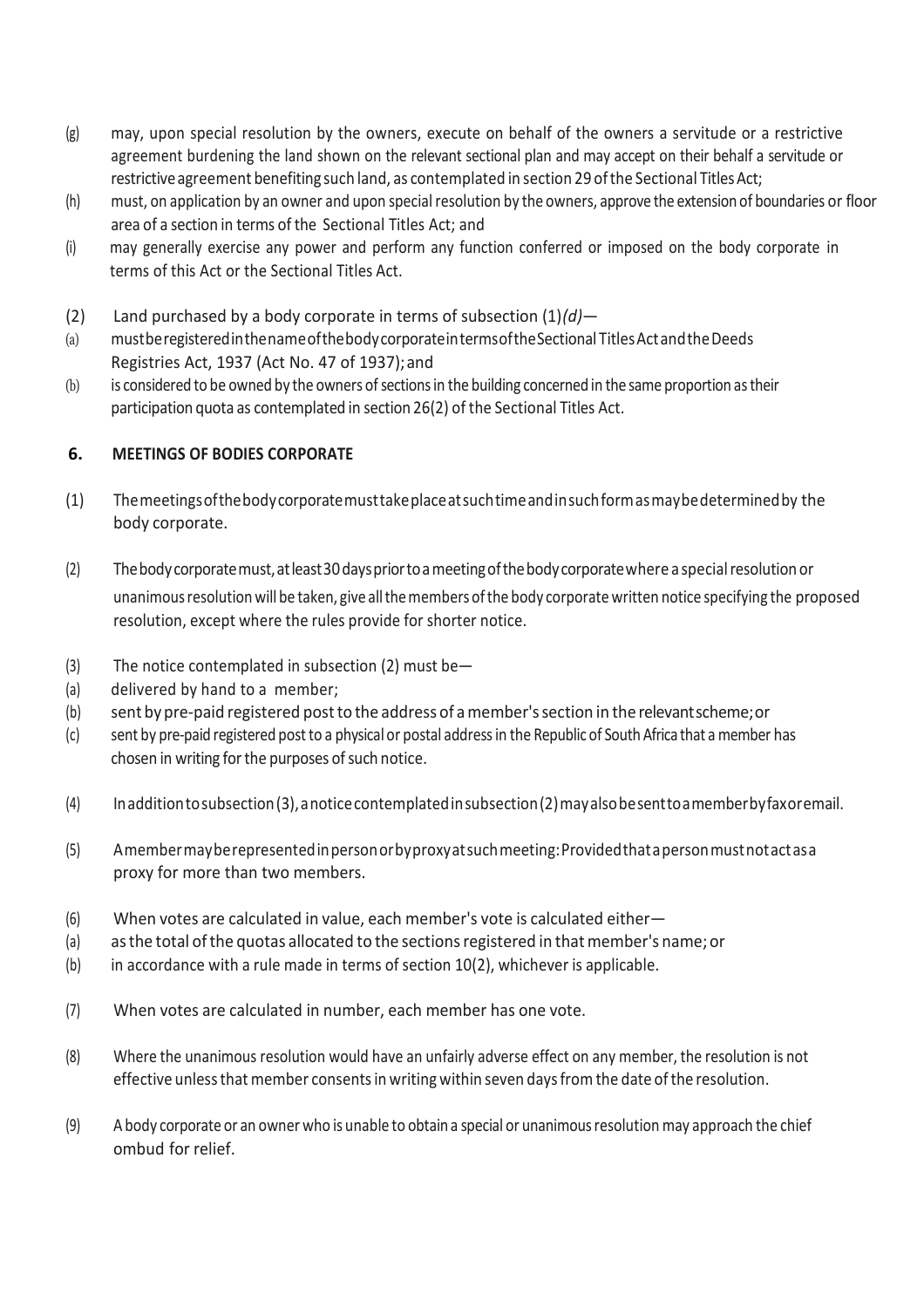## **7. TRUSTEES OF BODY CORPORATE**

- (1) Thefunctionsandpowersofthebodycorporatemust,subjecttotheprovisionsofthisAct,therulesandany restriction imposed or direction given at a general meeting of the owners of sections, be performed and exercised by the trustees of the body corporate holding office in terms of the rules.
- *(2)(a)* In addition to the functions contemplated in subsection (1), the trustees of the body corporate must receive and may consent to applications for subdivision of sections or consolidation of sections, made by the owners of sections.
- *(b)* Such consent must not unreasonably be withheld by the trustees.
- (3) Forthe purposes of an agreementin respect ofthe beacons and boundaries ofthe common property required in terms of the Land Survey Act, 1997 (Act No. 8 of 1997), the trustees are deemed to be the owner of the land.

## **8. FIDUCIARY POSITION OF TRUSTEES**

- (1) Each trustee of a body corporatemuststand in a fiduciary relationship to the body corporate.
- (2) Withoutderogating fromthegeneralityoftheexpression"fiduciaryrelationship",the provision ofsubsection (1) implies that a trustee—
- *(a)* must in relation to the body corporate act honestly and in good faith, and in particular—
- (i) exercisehisorherpowersintermsofthisActintheinterestandforthebenefitofthebody corporate; and
- (ii) not act without or exceed those powers; and
- *(b)* must avoid any material conflict between his or her own interests and those ofthe body corporate, and in particular—
- (i) not receive any personal economic benefit, direct or indirect, from the body corporate or from any other person; and
- (ii) notifyevery other trustee of the nature and extent of any direct or indirect material interest which he or she may have in any contractofthebodycorporate as soon assuch trustee becomes awareofsuch interest.
- (3) Atrustee of a body corporate who acts in breach of his or her fiduciary relationship, is liable to the body corporate for—
- (a) any loss suffered as a result thereof by the body corporate; or
- (b) any economic benefit received by the trustee by reason thereof.
- (4) Except as regards the duty referred to in subsection  $(2)(a)(i)$ , any particular conduct of a trustee does not constituteabreachofadutyarisingfromhisorher fiduciaryrelationshiptothebodycorporateifsuchconductwas preceded or followed by the written approval of all the members of the body corporate where such members were or are cognisant of all the material facts.

# **9. PROCEEDINGS ON BEHALF OF BODIES CORPORATE**

- (1) Anowner may initiate proceedings on behalf of the body corporate in the manner prescribed in this section—
- (a) when such owneris ofthe opinion that he orshe and the body corporate have suffered damages orloss or have been deprived of any benefit in respect of a matter mentioned in section 2(7), and the body corporate has not instituted proceedings for the recovery of such damages, loss or benefit; or
- (b) when thebody corporate doesnottake steps against an ownerwho does not comply with the rules.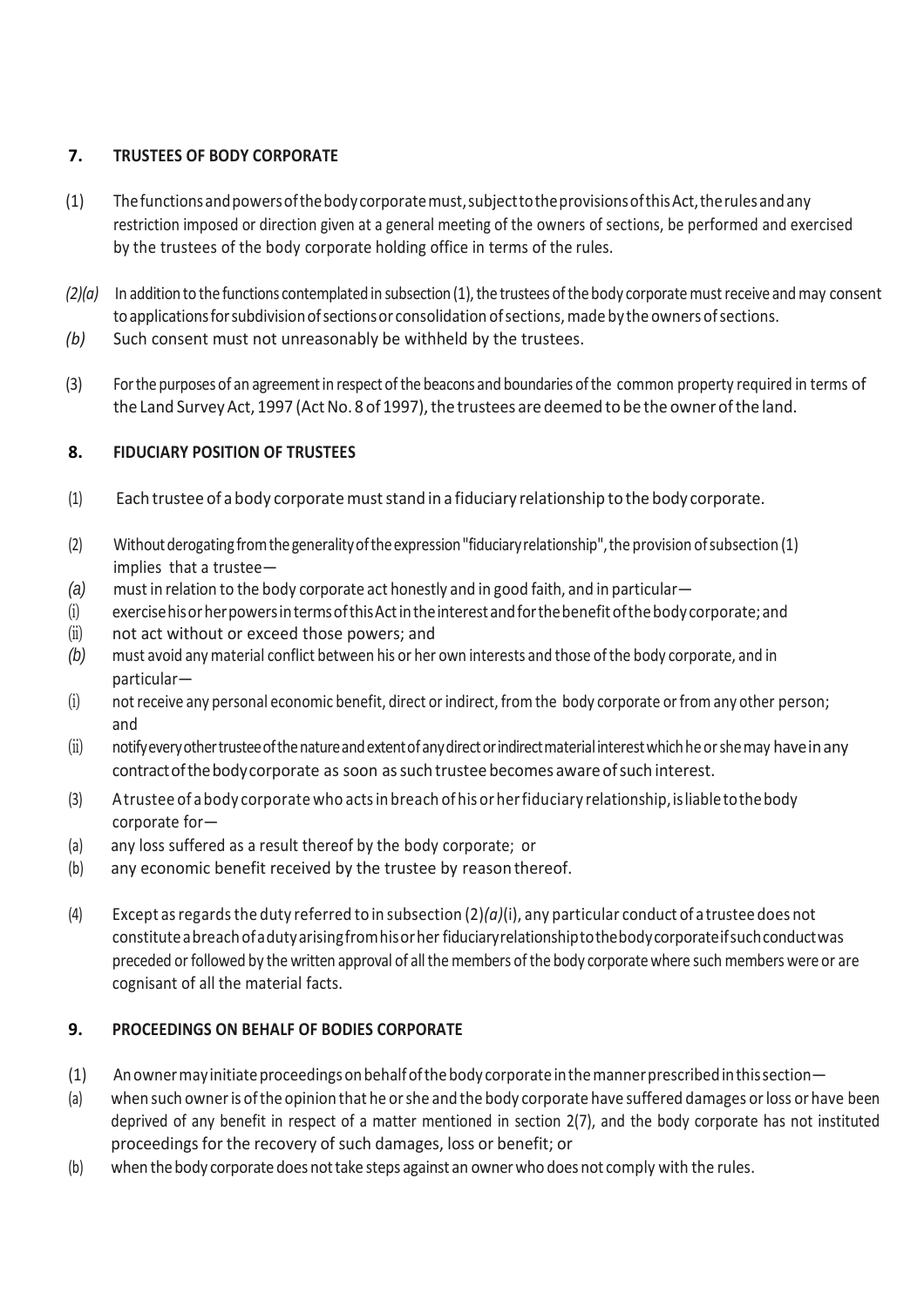- (2) *(a)* Any such owner mustserve a written notice on the body corporate calling on the body corporate to institute such proceedingswithinonemonthfromthedateofserviceofthenotice,andstatingthatifthebodycorporate fails to do so, an application 50 to the Court under paragraph *(b)*will be made.
- *(b)* Ifthebodycorporatefailstoinstitutetheproceedingswithintheperiodreferredtoinparagraph*(a)*,theowner may make application to the Court for an order appointing a *curatoradlitem*forthebody corporateforthepurposeof instituting and conducting proceedings on behalf of the body corporate.
- (3) The Court may on such application, if it issatisfied—
- (a) that the body corporate has not instituted such proceedings;
- (b) that there are *prima facie* grounds for such proceedings;and
- (c) that an investigation into such grounds and into the desirability ofthe institution ofsuch proceedingsis justified, appoint a provisional *curatoradlitem*and direct himor herto conduct an investigation into the matter and to report to the Court on the return day of the provisional order.
- (4) TheCourtmayonthereturndaydischargetheprovisionalorderreferredtoinsubsection (3), or confirmthe appointment of the *curator ad litem* for the body corporate, and issue such directions as it may consider necessary to the institution of proceedings in the name of the body corporate and the conduct of such proceedings on behalf of the body corporate by the *curator adlitem*.
- (5) Aprovisional*curatoradlitem*appointedbytheCourtundersubsection(3)ora*curatoradlitem*whose appointment is confirmed by the Court under subsection (4), hassuch powers as may be prescribed, in addition to the powers expressly granted by the Court in connection with the investigation, proceedings and enforcement of a judgment.
- (6) Ifthedisclosureof any information aboutthe affairs of abody corporate to aprovisional *curatoradlitem*or a *curatoradlitem*wouldintheopinionofthebodycorporate beharmfultothe interests ofthebody corporate,the Courtmayonanapplicationforreliefbythatbodycorporate,andifitissatisfiedthatthesaidinformationisnot relevant to the investigation, grant suchrelief.
- (7) The Court may, ifit appearsthatthere isreason to believe that an applicantinrespect of an application under subsection (2) will be unable to pay the costs of the respondent body corporate if successful in its opposition, require sufficient security to be given for those costs and the costs of the provisional *curator ad litem* before a provisional order is made.

#### **10. RULES**

- (1) A scheme must as from the date of the establishment of the body corporate be regulated and managed, subject to the provisions of this Act, by means ofrules.
- (2) The rules must provide for the regulation, management, administration, use and enjoyment of sections and common property, and comprise—
- (a) management rules, as prescribed, which rules may subject to the approval of the chief ombud be substituted, added to, amended or repealed by the developer when submitting an application forthe opening of a sectionaltitle register, to the extent prescribed by regulation, and which rules may be substituted, added to, amended or repealed by unanimous resolution of the body corporate as prescribed; and
- (b) conductrules,asprescribed,whichrulesmay,subjecttotheapprovalofthechiefombud,besubstituted, added to, amended or repealed by the developer when submitting an application forthe opening of a sectional title register, and which rules may be substituted, added to, amended or repealed by special resolution of the body corporate, as prescribed: Provided thatsuch conductrules may not be irreconcilable with any prescribed management rule contemplated in paragraph *(a)*.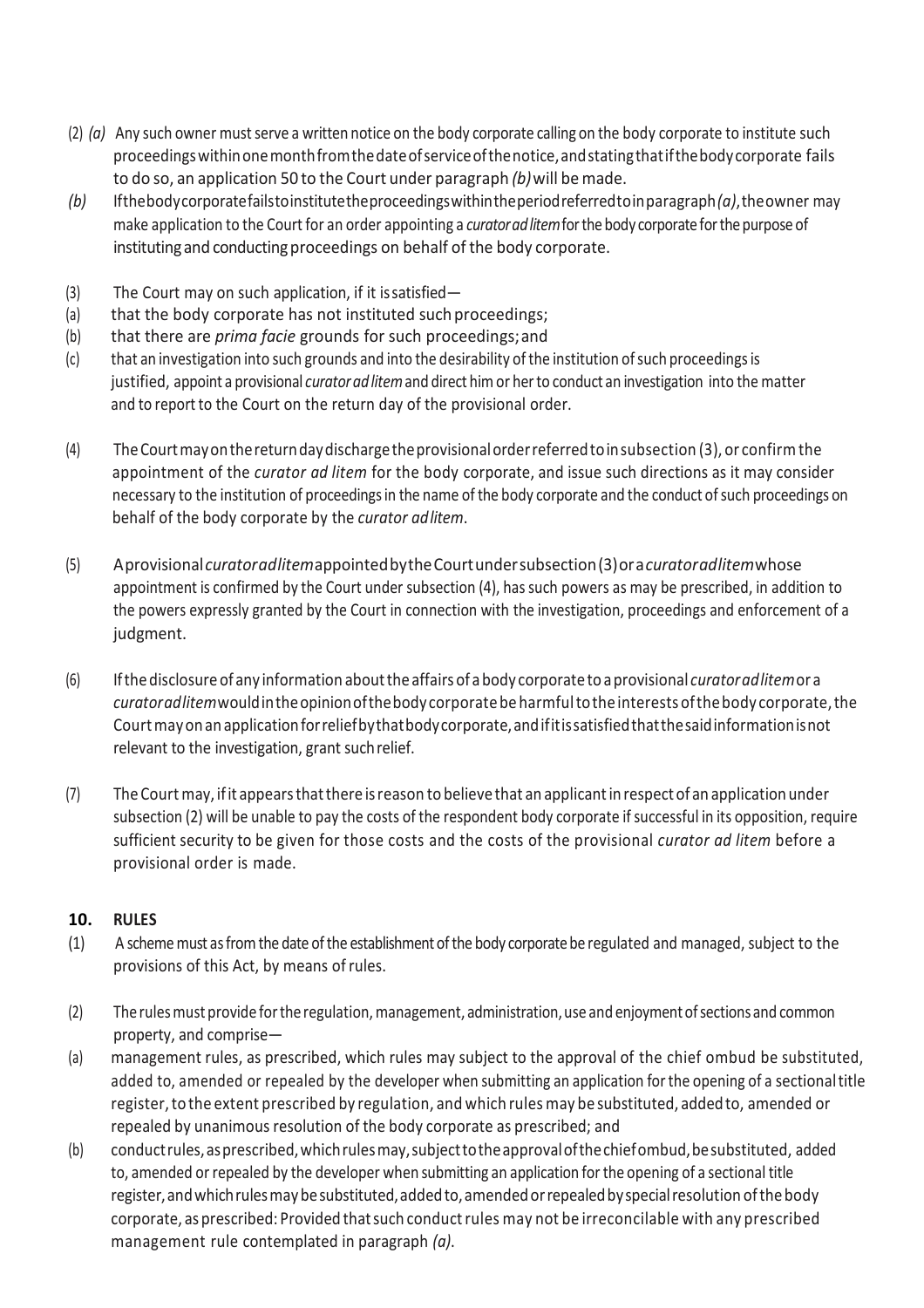- (3) The management or conduct rules contemplated in subsection (2) must be reasonable and apply equally to all owners of units.
- (4) The management or conduct rules referred to in subsection (2) take effect from the date of establishment of the body corporate in respect of the building or buildings and land concerned, and bind the body corporate and the owners of the sections and any person occupying a section.
- (5) *(a)* If the management or conduct rules contemplated in subsection (2) are substituted, added to, amended or repealed, the developer or the body corporate must lodge with the chief ombud a notification in the prescribed form of such substitution, addition, amendment orrepeal.
- (b) The chief ombud must examine any proposed substitution, addition, amendment or repeal referred to in paragraph *(a)* and must not approve it for filing unless he or she is satisfied that such substitution, addition, amendment or repeal is reasonable and appropriate to the scheme.
- (c) Ifthe chiefombud approvesthesubstitution,addition, amendmentorrepealofrulesforfiling, he orshemust issue a certificate to that effect.
- (d) Asubstitution, addition, amendment orrepeal ofrules contemplated in paragraph *(a)* comesinto operation on the date oftheissuingofacertificatecontemplatedinparagraph*(c)*ortheopening ofthesectionaltitleregisterforthe scheme, whichever is the latest.
- (6) The body corporate must—
- (a) keep a copy of all rules;
- (b) have the rules available for inspection at meetings of trustees and owners;
- (c) deliver a copy of the rulesto each person who becomes an owner or occupier;
- (d) deliver to all owners a copy of any rules substituted, added or amended and details of any rules repealed in terms of subsection (5);
- (e) onrequestbyanowneroranypersonauthorisedinwritingbyanowner, deliveracopyofallrulestosuch owner.
- (7) A developer or a body corporate may make management or conductrules which confer rights of exclusive use and enjoyment of parts of the common property upon members of the body corporate.
- (8) The rules contemplated in subsection (7) must—
- *(a)* include a layout plan to scale on which is clearly indicated—
- (i) the locality of the distinctively numbered exclusive use and enjoyment parts; and
- $(ii)$  the purposes for which such parts may be used; and
- *(b)* include a schedule indicating to which owner each such part is allocated.
- (9) RulesdecidedonbyunanimousresolutionundertherepealedSectionalTitlesAct,1971, or any other provision before1June1988replacingrulescontainedinSchedule1tothatAct,andatthesaiddatenotyetlodgedwiththe registrar as contemplated in section 27(3) of that Act, lapsed on that date, and such rules are considered to have beenreplaced,subjecttoaddition,amendmentorrepealas contemplatedinsubsection(2)*(a)*, byprescribed management rules contemplated in thatsubsection.
- (10) *(a)*Unaltered rules contained in Schedule 1 to the repealed Sectional Titles Act, 1971, or any other provision and applying immediately prior to 1 June 1988 in respect of any scheme, lapsed on that date, and such rules are considered to have been replaced, subject to addition, amendment or repeal as contemplated in subsection (2)(a), by the prescribed management rules contemplated in thatsubsection.
- *(b)* UnalteredrulescontainedinSchedule2totherepealedSectionalTitlesAct,1971,oranyotherprovisionandso applying in respect of any scheme, lapsed on that date, and such rules are considered to have been replaced, subject to addition, amendment or repeal as contemplated in subsection (2)*(b)*, by the prescribed conduct rules contem plated in that subsection.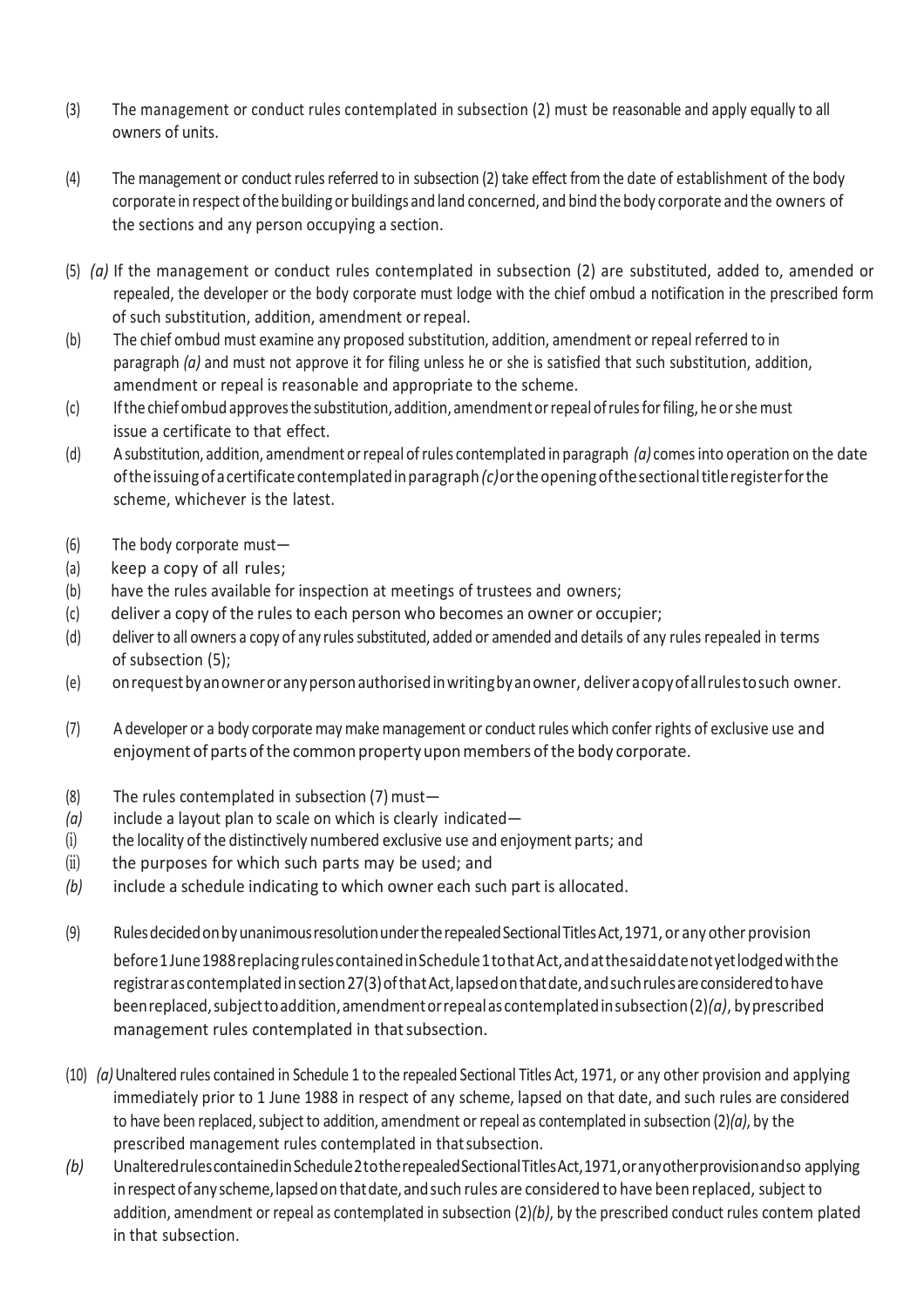- (11) Anyrulesotherthanrulesreferredtoinsubsection(10)whichappliedinrespectof a scheme immediately priorto 1 June 1988 must, subject to such substitution, addition, amendment or repeal as contemplated in subsection (2)*(a)*or*(b)*,asthecasemaybe,remaininforceafterthesaiddate,excepttotheextentthatanysuch rulemay be irreconcilable with any prescribed management rules contemplated in subsection (2)(a), in which case the managementrules concernedapplies:Providedthatanysuchruleswereasfrom1June1988consideredto be supplemented by any rule in the prescribed management rules which is not provided for in such rules.
- (12) Any rulesmade undertheSectional TitlesAct aredeemed tohavebeenmade underthisAct.

# **11. EFFECT OF QUOTAS AND VARIATION THEREOF**

- (1) Subject to subsection (2), the quota of a section must determine—
- (a) the value of the vote of the owner of the section, in any case where the vote is to be reckoned in value;
- (b) the undivided share in the common property of the owner of the section; and
- (c) subjecttosection3(1)*(b)*,theproportioninwhichtheownerofthesectionmustmakecontributionsforthe purposesof section 3(1)(a) or may in terms of section 14(1) be held liable for the payment of a judgement debt of the bodycorporate of which he or she is amember.
- *(2)(a)* Subject to section 3(1)*(b)*,the developer may, when submitting an application forthe opening of a sectionaltitle registerin terms ofthe Sectional Titles Act, orthe members ofthe body corporatemay by specialresolution, make rules under section 10 by which a different value is attached to the vote of the owner of any section, or the liability of the owner of any section to make contribution for the purposes of section  $3(1)/a$  or  $14(1)$  is modified.
- (b) Where an owneris adversely affected by such a decision ofthe body corporate, his or her prior written consent must be obtained.
- (c) Thememberofthebodycorporatemaynotmakerulesbywhichadifferentvalueisattachedtothevoteorliabilityofthe owner of any sectionas contemplatedin paragraph *(a)*, untilsuch time asthere are owners, otherthan the developer, of at least 30 per cent of the units in thescheme.
- (d) WherethedeveloperalienatesaunitbeforetheopeningofasectionaltitleregisterintermsoftheSectionalTitlesAct,the developer may not make rules by which a different value is attached to the vote or liability of the owner of any section as contemplatedinparagraph(a),unlessthedeveloperhasdisclosedsuchintentioninalldeedsofalienation.

# **12. EXPROPRIATION OF COMMON PROPERTY**

- $(1)$  (a) Whenever the whole or any part of, or any right in, the common property is expropriated in terms of any law, service of a notice of expropriation on the body corporate is considered to be service thereof on the registered owner of every section in the building or buildings concerned.
- *(b)* Eachandeverysuchowneris consideredtohaveappointedthetrusteesofthebodycorporateconcernedashis or her duly authorised agents andrepresentatives—
- (i) to negotiate and settle the compensation payable to him or her, and to that end to employ attorneys, advocates and other experts; and
- (ii) on his or her behalf, to receive and give valid acquittance for any compensation moneys paid.
- (2) Any compensation moneys received by the trustees on behalf of the owners in terms of subsection (1), must be paid to the ownersin accordancewiththeirparticipationquotas afterthey have received noticeofsuch distribution in writing: Provided thatanownermaynotifythetrusteeswithin30daysofreceiptofsuchnoticebutbeforesuchmoneysareso distributed that he or she considers such a distribution inequitable, in which event the compensation moneys must be distributed—
- (a) in accordance with a distribution approved by unanimousresolution; or
- (b) in accordance with a distribution determined on application to an ombud.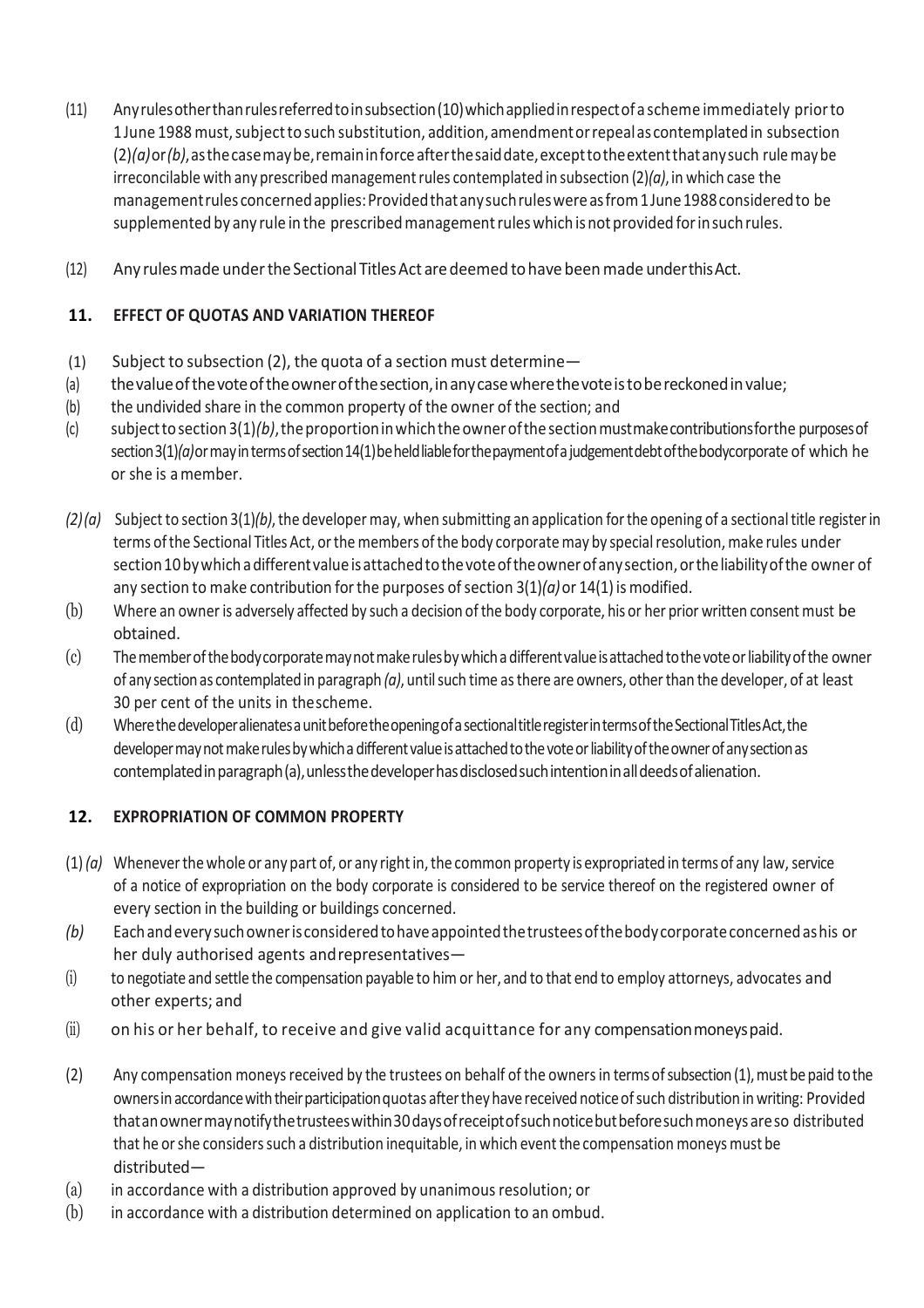# **13. DUTIES OF OWNERS**

- (1) An owner must—
- (a) permit any person authorised in writing by the body corporate, during reasonable hours andonnotice (exceptin case of emergency, when no notice is required), to enter his or her section or exclusive use area for the purposes of inspecting it and maintaining, repairing or renewing pipes, wires, cables and ducts existing in the section and capable of being used in connection with the enjoyment of any other section or common property, or for the purpose of ensuring that this Act and the rules are being observed;
- (b) forthwith carry out all work that may be ordered by any competent authority in respect of his or her section, other than suchworkasmayberequiredforthebenefit of the building generally, and pay all charges, expenses and assessments that may be payable in respect of his or her section;
- (c) repair and maintain his or hersection in a state of good repair and, in respect of an exclusiveuse area, keep it in a clean and neat condition;
- (d) use and enjoy the common property in such a manner as not to interfere unreasonably with the use and enjoyment thereof by other owners or other persons lawfully on the premises;
- (e) notuse hisorhersection orexclusiveuse area,orpermitittobeused,inamannerorforapurposewhich may cause a nuisance to any occupier of a section;
- (f) notify the body corporate forthwith of any change of ownership or occupancy in his or hersection and of any mortgage; and
- (g) when the purpose for which a section or exclusive use area isintended to be used isshown expressly or by implication on or by a registered sectional plan, not use nor permit such section or exclusive use area to be used for any other purpose: Provided that with the written consent of allowners such section or exclusive use areamay be used for that purpose as consented to.
- (2) Any owner who is of the opinion that any refusal of consent of another owner in terms of the proviso to subsection  $(1)(q)$  is unfairly prejudicial, unjust or inequitable to him or her, may, within six weeks after the date of such a refusal, make an application in terms of this subsection to an ombud.

#### **14. INSURANCE BY OWNERS**

- (1) Notwithstandingtheexistenceofavalidinsurancepolicyeffectedbythebodycorporatepursuanttothe provisions ofsection 3(1)*(1)*, anowner may obtain an insurancepolicy inrespect of anydamage tohis orher section arising from risks not covered by the policy effected by the body corporate.
- (2) This section does not limit the rights of an owner to insure against risks other than damage to his or her section.

## **15. RECOVERY FROM OWNERS OF UNSATISFIED JUDGMENT AGAINST BODIES CORPORATE AND NON-LIABILITY OF BODIES CORPORATE FOR DEBTS AND OBLIGATIONS OF DEVELOPERS**

- (1) *(a)* If a creditor of a body corporate has obtained judgment against the body corporate, and such judgment, notwithstanding the issue of a writ, remains unsatisfied, the judgment creditor may, without prejudice to any other remedyheorshemayhave andsubjecttoparagraph*(c)*,applytotheCourtwhichgavethejudgment,forthe joinder of the members of the body corporate in their personal capacities as joint judgment debtors in respect of the judgment debt.
- *(b)* Upon such joinder, the judgment creditor may recover the amount of the judgment debt still outstanding from the said members on a pro rata basis in proportion to their respective quotas or a rule made in terms of section 10(2).
- *(c)* Anymemberofthebodycorporatewhohaspaidthecontributionsduebyhimorherin termsofsection3(1)(c)tothe body corporate in respect of the same debt prior to the judgement against the body corporate may not be joined as a joint judgement debtor in respect of the judgement debt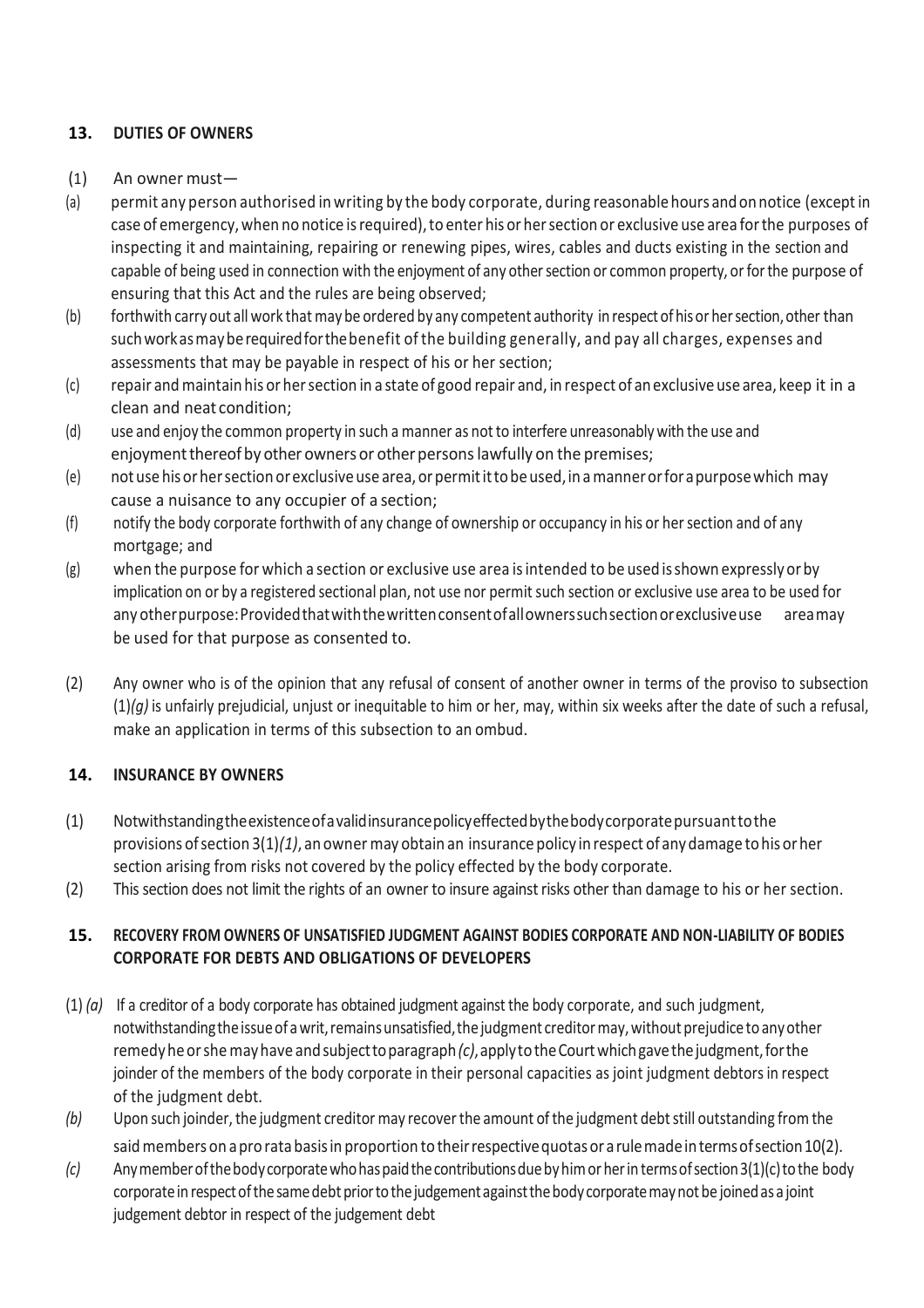(2) No debt or obligation arising from any agreement between the developer and any other person is enforceable against the body corporate.

## **16. APPOINTMENT OF ADMINISTRATORS**

- (1) A body corporate, a local municipality, a judgment creditor ofthe body corporateor any owner or other person havinga registeredrealrightinoroveraunitmayapplytoaMagistrate'sCourtfortheappointmentofasuitably qualified and independent person to serve as the administrator of the body corporate.
- (2)  $(a)$  If a Magistrate's Court on hearing the application referred to in subsection (1) finds —
- (i) evidence ofseriousfinancial or administrative mismanagement of the body corporate; and
- (ii) that there is a reasonable probability that, if it is placed under administration, the body corporate will be able to meet its obligations and be managed in accordancewith the requirements of this Act,
- theMagistrate'sCourtmayappointanadministratorforafixedperiodandonsuchtermsandconditionsasitdeemsfit. *(b)* Theremunerationandexpensesoftheadministratorareadministrativeexpensescontemplatedinsection3(1)*(a)*.
- (3) An administrator has, to the exclusion of the body corporate, such powers and duties of the body corporate as the Magistrate's Court directs and must exercise these powers to address the body corporate's management problems as soon as reasonably possible.
- (4) The administrator must—
- (a) convene and preside at the meetings required in terms of this Act and the scheme's rules; and
- (b) lodge with the ombud—
- (i) copies of the notices and minutes of meetings; and
- (ii) written reports on the administration process every three months or at such shorter intervals as the Magistrate's Court may direct.
- (5) AMagistrate'sCourtmay,onapplicationbytheadministratororanypersonorbodyreferredtoinsubsection(1)—
- (a) remove the administrator from office;
- (b) replace the administrator;
- (c) extend the termofthe administrator's appointmentor amend hisor herterms of appointment; and
- (d) may make such orderforthe payment of costs as the Magistrate's Court considersfit.
- (6) The provisions of subsection (4) apply, with the necessary changes required by context, to the administrators appointed in terms of section 46 of the Sectional TitlesAct.

#### **17. DESTRUCTION OF OR DAMAGE TO BUILDINGS**

- (1) The building comprised in a scheme is, for the purpose of this Act, deemed to be destroyed—
- (a) upon the physical destruction of the building;
- (b) when the owners by unanimous resolution so determine and all holders of registered sectional mortgage bonds and the persons with registered real rights concerned, agree thereto in writing; or
- (c) when the Court is satisfied that, having regard to all the circumstances, it is just and equitable that the building must be considered to have been destroyed, and makes an order to that effect.
- (2) Inanycasewhereanorderismadeundersubsection(1)*(c)*,theCourtmayimpose suchconditionsandgivesuch directionsasitconsidersfitforthepurposeofadjustingtheeffectoftheorderbetweenthebodycorporateandthe owners and mutually among the owners, the holders of registered sectional mortgage bonds and persons with registered real rights.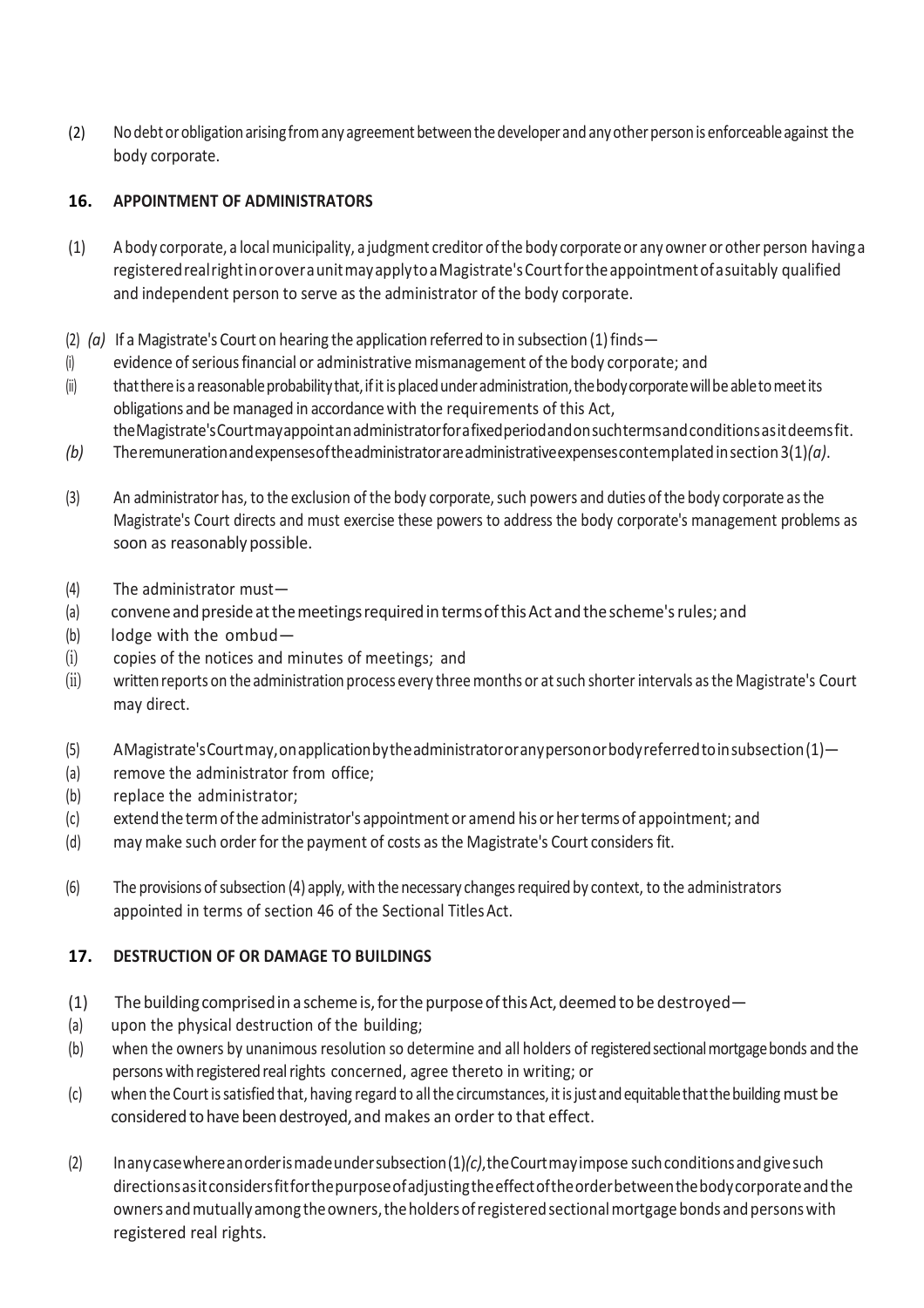- (3) *(a)* Where the building is damaged or destroyed within the meaning of subsection (1), the owners may by unanimous resolution, or the Court may by order, authorise a scheme—
- $(i)$  for the rebuilding and reinstatement in whole or in part of the building;
- (ii) for the transfer of the interests of owners of sections which have been wholly or partially destroyed, to other owners.
- *(b)* Intheexerciseoftheirpowersunderthissubsection,theownersmaypasssuchresolutionastheymayconsiderfit or the Court may make such order as it may consider necessary or expedient to give effect to the scheme, in connection with amongst other things—
- (i) the application of insurance moneys received by the body corporate in respect of damage to or the destruction of the building;
- (ii) the payment of money by orto the body corporate or by or to the owners or by ortoone or more of the owners;
- (iii) an amendment ofthe sectional plan so asto include an addition to or a subtraction from the common property;
- (iv) the variation of the quota of any section; or
- (v) the imposition of conditions.
- (4) An application may,forthe purposes of thissection, be made to the Court, by the body corporate or by any owner or byanyholderofaregisteredsectionalmortgagebondoraregisteredleaseorbyanyinsurerofthebuildingor buildings or any section therein, or by the local municipality.
- (5) Any insurer of the building or buildings or any part thereof, hasthe right to intervene in the proceedings on any application to the Court under this section.
- (6) *(a)* TheCourtmay, on the applicationof a body corporateor anymemberthereofor administrator or any holder of a registered real right concerned, or any judgment creditor, by order make provision for the winding-up of the affairs of the body corporate.
- *(b)* TheCourtmay,bythesameoranysubsequentorder,declarethebodycorporatedissolvedasfromadatespecified in the order.
- (7) The Courtmay, with regard to any application underthissection,make such orderfor the payment of costs asit considers fit.
- (8) Where two ormore buildings are comprised in a scheme, and only one or part of one ofthe said buildingsis damaged or destroyed, the provisions of this section apply, with the necessary changes required by the context,asif the said buildings were one building and part ofsuch building has been damaged or destroyed.
- (9) Whenintermsofsubsection(1)thebuildingcomprisedinaschemeis consideredtobedestroyedandthe owners have by unanimous resolution resolved not to rebuild the building, the body corporate must lodge with the registrar of deeds anotification in the form and with such supporting documents, as may be prescribed in terms of the Sectional Titles Act.

#### **18. SECTIONAL TITLES SCHEMES MANAGEMENT ADVISORY COUNCIL**

- (1) ThereisherebyestablishedaSectionalTitlesSchemesManagementAdvisoryCouncil,whichmust—
- (a) make recommendationsto theMinister concerning any matterspecified in section 19 in respect whereof the Minister may make regulations;
- (b) keep the implementation of this Act and the regulations under regular review and must make recommendations to the Minister with regard to any amendments thereof or other action which may be advisable; and
- (c) advise the Minister on any matter referred to it by the Minister.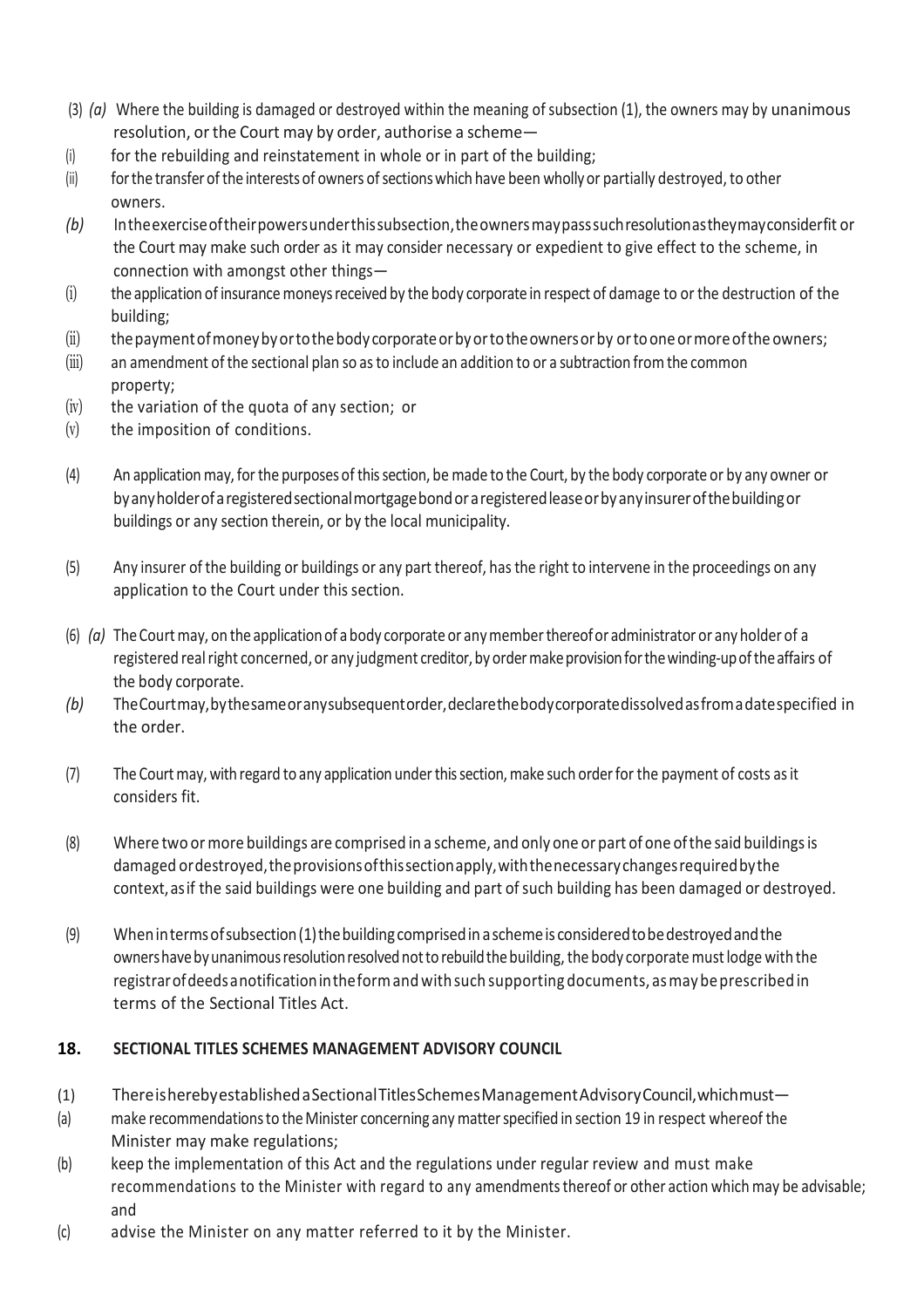- (2) The Advisory Council consists of not more than seven but not less than five members of whom—
- (a) one must be the chief ombud, who must act as chairperson at the meetings of the Advisory Council;
- (b) one must be a senior official of the department designated by the Director-General; and
- (c) the remainder must be persons appointed by the Minister who must have skills, knowledge and experience in the management of a range of types of schemes.
- (3) TheMinistermustappointoneofthemembersoftheAdvisoryCouncilasthedeputy chairperson.
- (4)  $(a)$  Before the Minister makes an appointment in terms of subsection  $(2)/c$ , the Director-General must, on such terms as he or she considers appropriate, establish a nomination committee consisting of not more than seven persons who are broadly representative two of whom must be the chairpersons of the relevant parliamentary committees in each house or their delegates, to nominate persons who meet the requirements ofsubsection (2)*(c)*for consideration for appointment to the Advisory Council by theMinister.
- *(b)* The persons nominated in terms of paragraph *(a)*must be broadly representative in such a manner as may be prescribed.
- (5) AmemberoftheAdvisoryCouncilholdsofficefora periodofthreeyears,buttheMinistermay on reasonable grounds terminate the appointment of such a member at any time before the expiration of such member's period of office.
- (6) If a member ofthe Advisory Council dies or vacates office before the expiration of that member's period of office, the Ministermay,subjecttotheprovisionsofsubsection(2)*(c)*,appointapersoninthatmember'splaceforthe unexpired period of his or her office.
- (7) A member oftheAdvisory Councilwhose period of office has expired,may be reappointed but may not serve for more than two consecutive terms.
- (8) AmemberoftheAdvisoryCouncil,excludingamemberinthefulltimeserviceoftheState,must,whileheorsheis engaged in the business of the Advisory Council, be paid such remuneration and travelling and subsistence allowances as the Minister, with the concurrence of the Minister of Finance, may determine.
- (9) Intheabsenceofthechiefombudorhisorherdeputy,thememberspresentinthemeeting ofthe Advisory Council must elect a member from amongst themselves to act as chairperson of the Advisory Council for the purpose of such meeting.
- *(10) (a)* The Advisory Council must meet at such times and places as are determined by the chief ombud.
- *(b)* The Minister may at any time direct the chief ombud to convene a meeting of the Advisory Council at a time and place determined by the Minister.
- *(11) (a)* Five members of the Advisory Council form a quorum fora meeting.
- *(b)* A decision of a majority of the members of the Advisory Council present at any meeting of the Advisory Council constitutes a decision of the Advisory Council and, in the event of an equality of votes, the person presiding at the meeting must have a casting vote in addition to his or her deliberative vote.
- *(12)* The Advisory Council may regulate the proceedings atits meetings asit may think fit, and must cause minutes of such proceedings to be kept.
- *(13)* The administrativefunctionsoftheAdvisory Councilmust beperformedby the employees ofthe Community Schemes Ombud Service referred to in section 3 of the Community Schemes Ombud Service Act, 2011, who are designated by the chief ombud for that purpose.